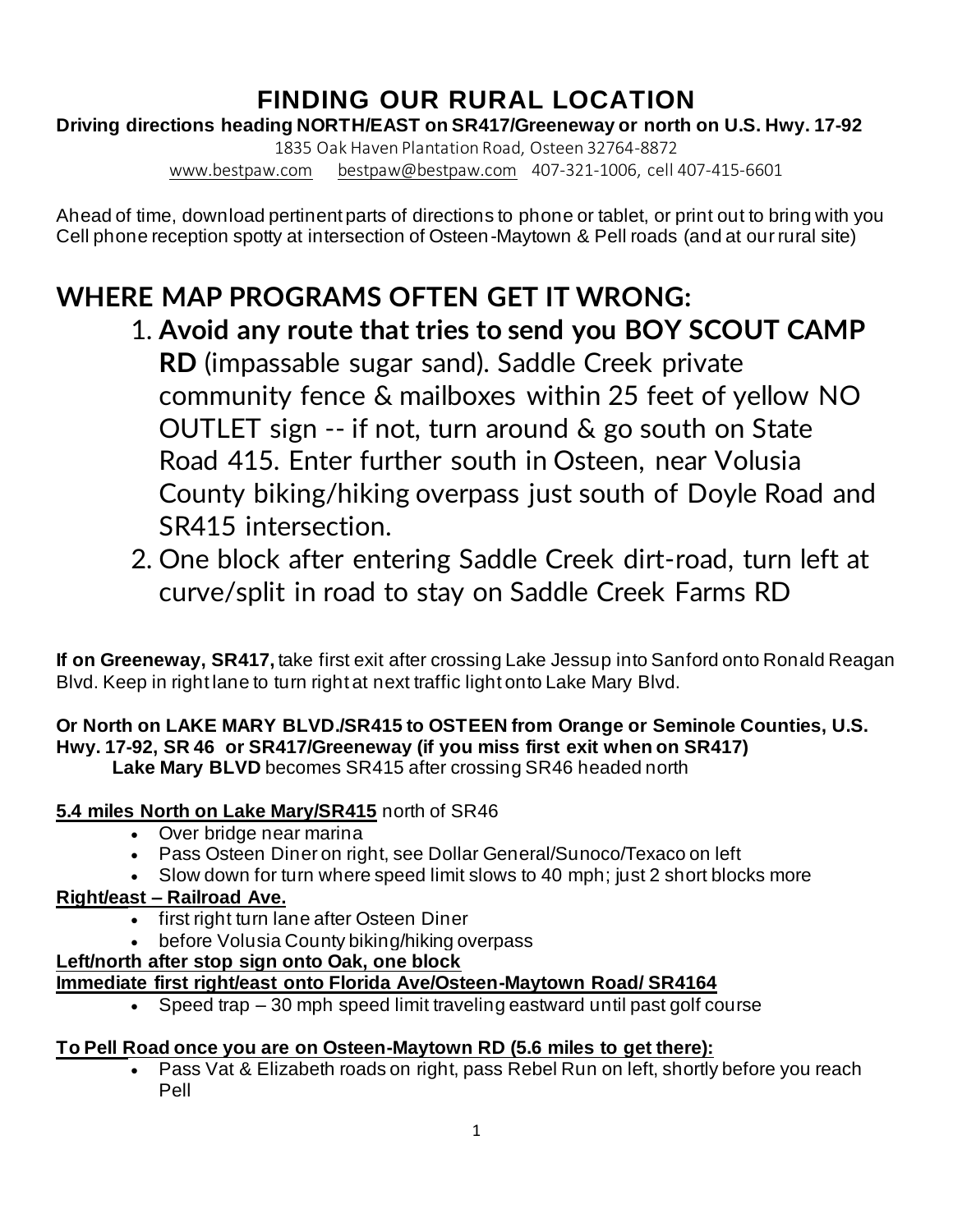- Yellow traffic sign says Pell as you approach comes up fast
- Towards Wiregrass Prairie Reserve

If you miss the turnoffs onto Oak or New Smyrna roads on either side of the overpass, turn around and go back: TELL GPS TO AVOID/DETOUR AROUND BOY SCOUT CAMP RD (tire-sucking sugar sand)

Once you reach south end of Pell Road off Osteen-Maytown RD **North on Pell RD for 4 miles (only one way to turn onto Pell RD - other side at intersection is biking/hiking path**

**4 miles on Pell to Saddle Creek Farms Road** (last street on right before Pell pavement ends) *If pavement on Pell Road runs out before you turn on Saddle Creek you have gone too far – turn around now!* Paw prints pointing right on last power pole on right before turn into Saddle Creek.

- Pass by Prideaux & pass Oakridge Farms roads on right.
- Turn right onto **Saddle Creek Farms RD**



#### **IF PAVEMENT ON PELL ROAD RUNS OUT BEFORE YOU TURN ON SADDLE CREEK YOU HAVE GONE TOO FAR – TURN AROUND NOW! SUGAR SAND AHEAD AFTER PELL BECOMES A DIRT ROAD**

- **Right/east on Saddle Creek Farms RD** 
	- Saddle Creek Farms RD. street sign
- 1 mile of safe-when-slow dirt roads to Best Paw Forward Inc.
	- No Outlet yellow sign just before turn onto Saddle Creek

Farms Road

- Turn right before passing sign that says Pavement Ends
- Saddle Creek sign on white fencing
- Double bank of mailboxes on right by fence -- turn in between open gates
- You are invited guests ignore No Trespassing sign
- **10 MILES PER HOUR ON DIRT ROAD** speeding messes up cars & road, can get you expelled from class with no refund



**Short block to next turn: Left at V intersection** to remain on Saddle Creek Farms RD (10 mph speed limit sign on power pole where you turn left)

• Some GPS programs have right map picture, wrong words for this turn

- Few street signs in subdivision -- landmarks help
- Avoid drainage ditches (& drainage pipe areas, except when you

turn in driveway  $\bullet$  the pipe runs under our driveway of course)